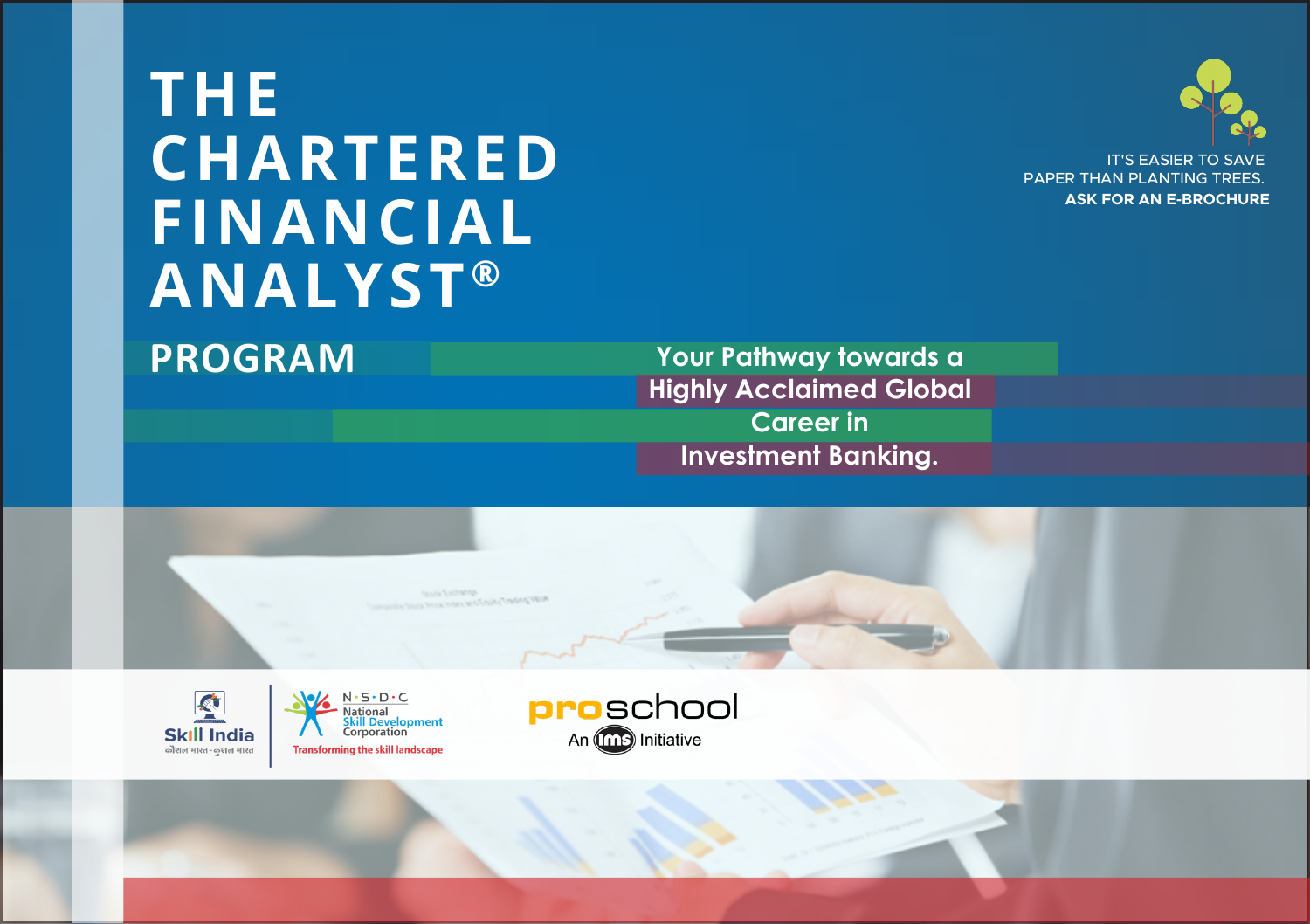## *About The CFA® Program:*

The CFA® Program is a globally recognized, qualification for investment related careers. Its rigorous curriculum provides a strong foundation in investment analysis and portfolio management which you need in today's investment industry. The CFA® Program comprises of three levels. Clearing all the three levels is the mandatory for earning a CFA® charter. CFA®charterholders work as Portfolio Managers, Equity Research Analysts, Fund Managers and Wealth Managers.

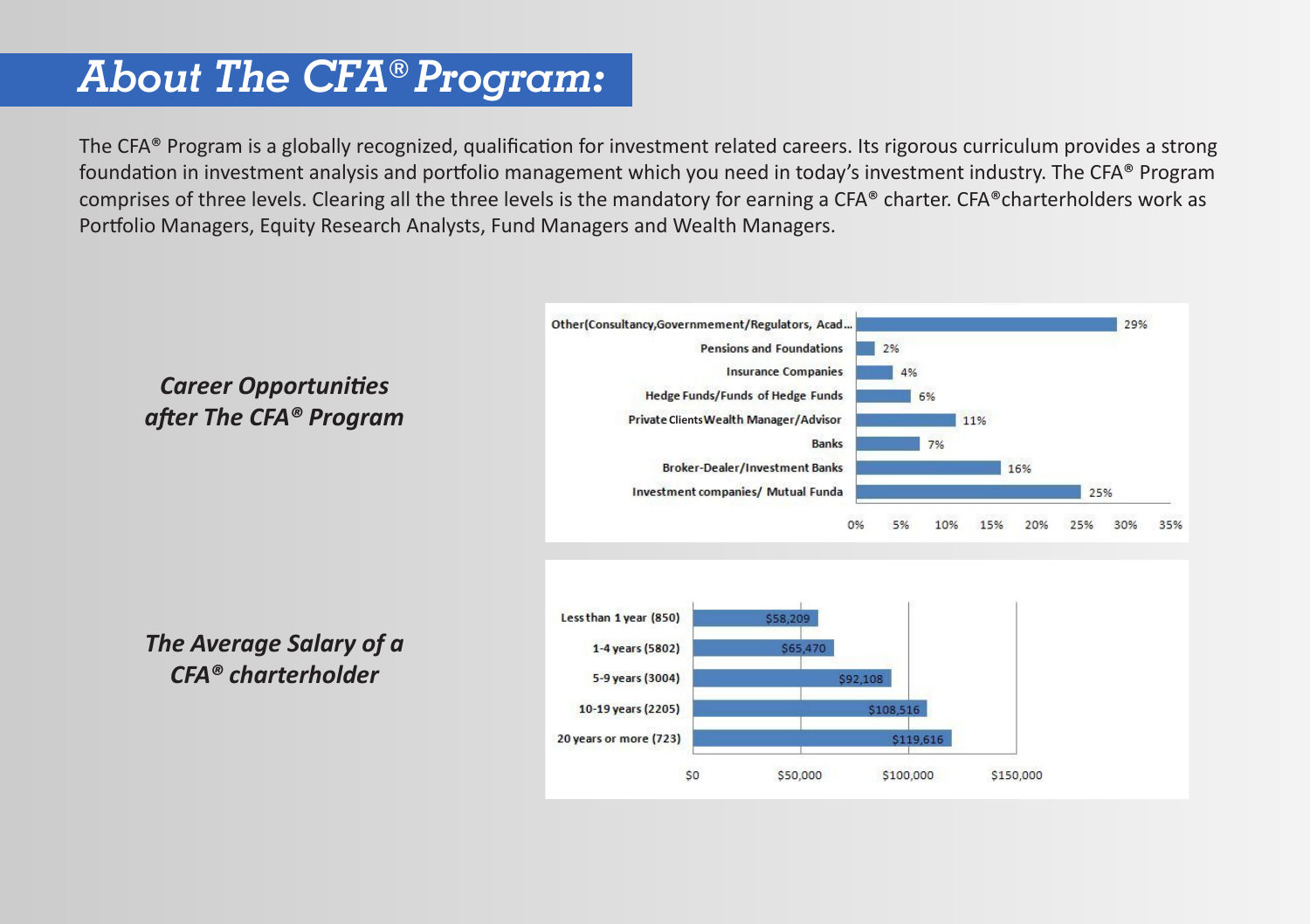## *Eligibility Criteria:*

**To be eligible to apply for The CFA® Program, meet one of the following enrollment requirement:**

#### **Bachelor's Degree:**

Complete a bachelor's program or equivalent program and have received a degree from the college/university.

#### **Student in Final Year:**

Your selected exam window must be 11 months or fewer before your graduation month for your bachelor's degree or equivalent program.

Understand that you must complete your degree program prior to the date of sitting your Level II exam.

#### **Professional Work Experience:**

Have a combination of 4,000 hours of work experience and/or higher education that was acquired over a minimum of three sequential years and achieved by the date of registering for the Level I exam.

#### \*You must hold an International Passport



## *How to become a CFA® Charterholder*

- Enroll in CFA<sup>®</sup> Program
- Register with CFA Institute USA for Level I
- Pass level I, Level II and Level III exams
- Have four years of professional work experience
- Apply for membership with CFA® Institute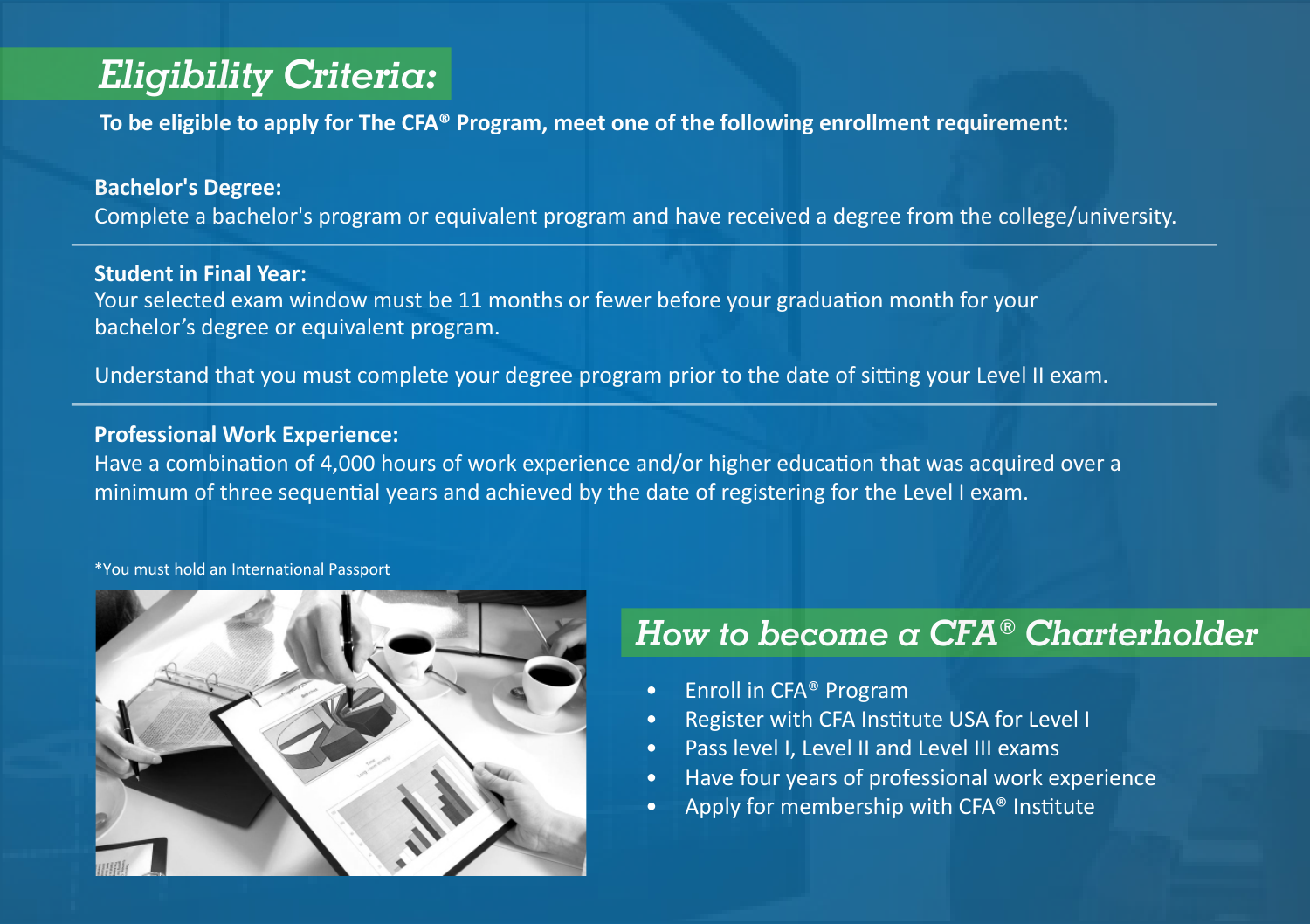## *Curriculum & Exam Structure*

|                                                                                                                    | 3. Asset Classes<br>Equity Investment<br>Fixed Income<br><b>Derivatives</b><br>Alternative Investments | <b>CBT Exam</b>      | Level I                                 | Level II*                                         | Level III*                                           |
|--------------------------------------------------------------------------------------------------------------------|--------------------------------------------------------------------------------------------------------|----------------------|-----------------------------------------|---------------------------------------------------|------------------------------------------------------|
| 1. Investment Tools<br>Quantitative Methods.<br>Economics.<br>$\bullet$<br><b>Financial Reporting</b><br>$\bullet$ |                                                                                                        | <b>First Session</b> | 90 MCQ's                                | 44 multiple choice<br>items based on<br>vignette  | 8 to 11 constructed<br>response (essay)<br>questions |
| and Analysis.<br>Corporate Finance<br>$\bullet$                                                                    |                                                                                                        | Second<br>Session    | 90 MCQ's                                | 44 multiple choice<br>items based on<br>vignette  | 44 multiple choice items<br>based on vignette        |
| 2. Ethical and Professional<br>standards                                                                           | 4. Portfolio Management and<br><b>Wealth Planning</b>                                                  | Duration             | 2 hours, 15<br>minutes<br>(per session) | Approximately<br>4.5 hours<br>Split in 2 sessions | Approximately<br>4.5 hours<br>Split in 2 sessions    |

## *Exam Schedule & Fees:*

| <b>CBT Exams</b>                                                                                     | Feb<br>Level I | May<br>Level I, II & III | July<br>Level I | Aug<br>Level I, II & III | <b>Nov</b><br>Level I, II & III |
|------------------------------------------------------------------------------------------------------|----------------|--------------------------|-----------------|--------------------------|---------------------------------|
| Early Registration                                                                                   | Aug            | Nov                      | Mar             | Feb                      | May                             |
| <b>Standard Registration</b>                                                                         | <b>Nov</b>     | Feb                      | April           | May                      | Aug                             |
| Please note, there is a one-time enrollment fees of the first time you register for the Level I exam |                |                          |                 |                          |                                 |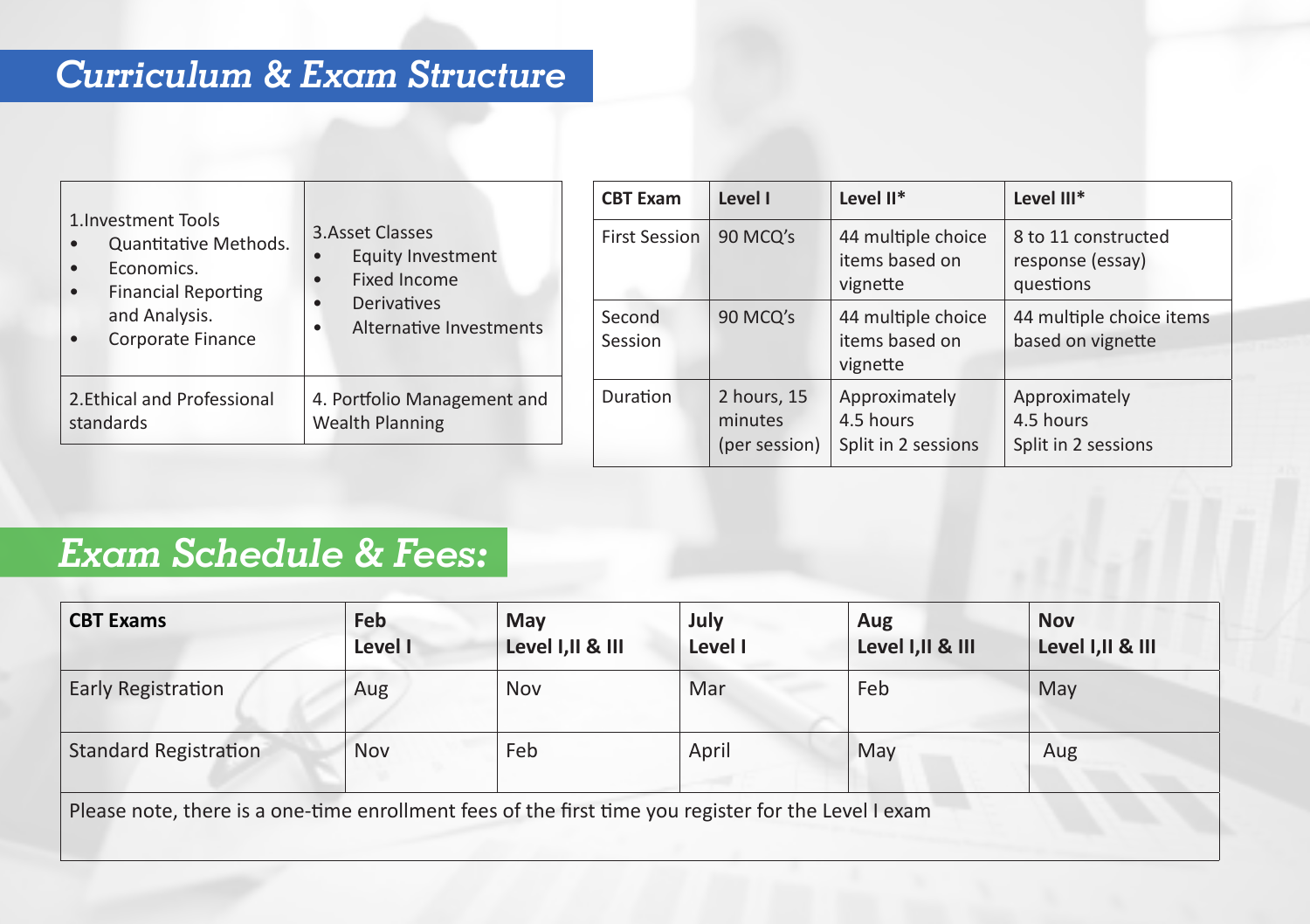#### **Classroom**

- 25 weeks or 160 hrs program
- Online Practice Test
- Revision Guide
- Concise online study material
- Regular test series to check progress
- 5 Full length test papers for final exam prep
- Revision classes

#### **Online Training**

- Live & Interactive training program
- 20 Weeks program with more focus on problem solving
- Concise online study material
- 5 Full length test papers for final exam prep
- Get trained by CFA® Charterholder & IIMs Faculty

#### **Distance Learning**

- Concise study material of all the modules
- Online study material
- 11th Hour guide
- Practice Questions
- 5- Full length test papers for final exam prep
- Recorded classroom for reference
- Discussion Forum

# *Level II*

# **Study Options**

#### **Classroom**

- 170+ hrs program
- Concise online study material
- Regular test series to check progress
- 3 Full length test papers for final exam prep
- Revision classes

#### **Online Training**

- Live & Interactive training program
- 20 Weeks program with more focus on problem solving
- Concise online study material
- Regular Subject test to check progress
- 3 Full length test papers for final exam prep

## *Level I Prep module and revision module included!!!*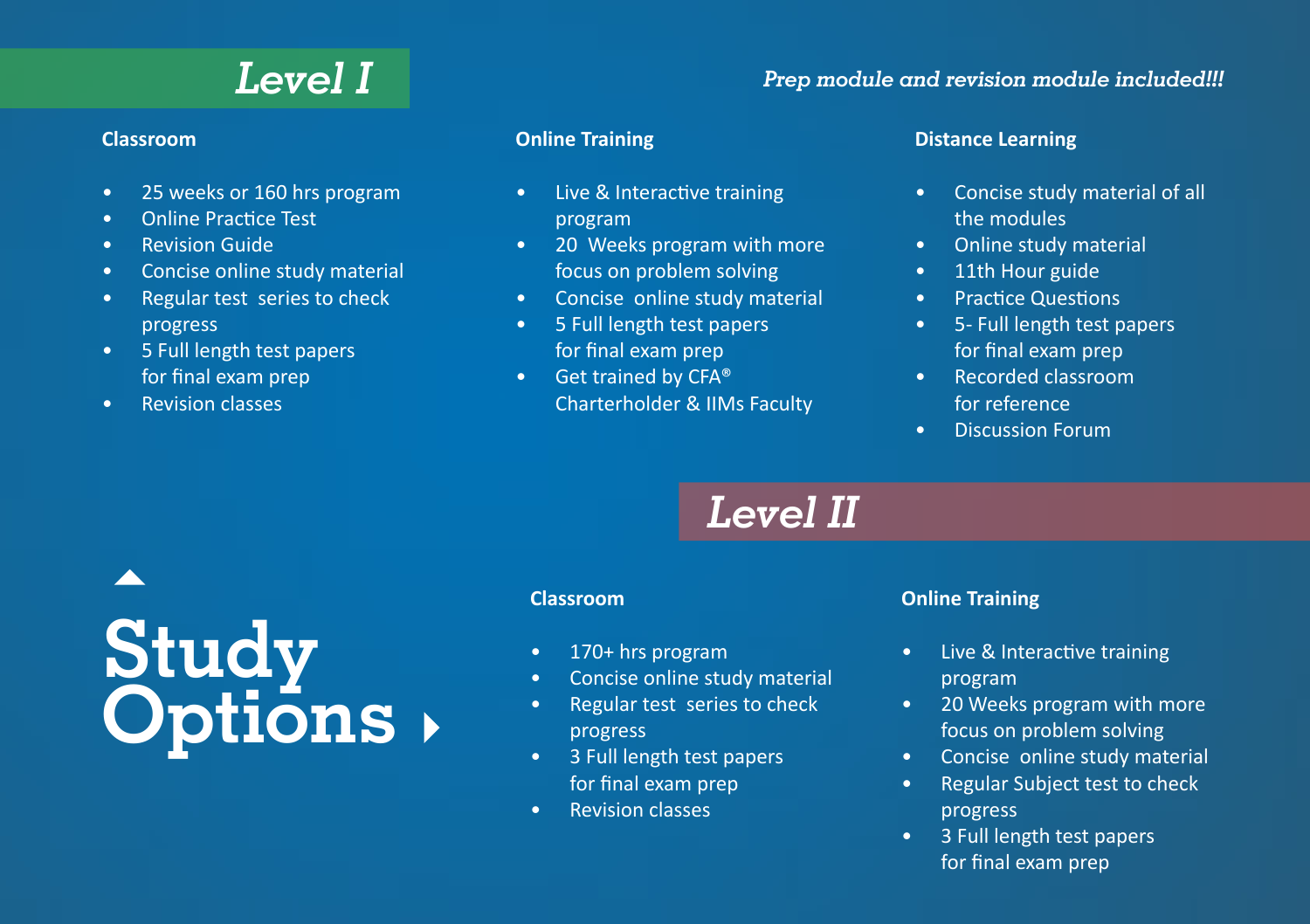#### **What make Proschool Prep course CFA® Program unique?**

- **• Faculty:** All the trainers at Proschool are CFA® charterholders and have considerable industry experience.
- **• Study material:** Relevant and updated study material.
- **• Practice Questions:** Approximately 2000 questions are available in the study resources. Practicing these questions help you to build the foundation which is required to clear the CFA® Program exams.
- **• Recorded Video:** Helps you to go through the important topics as per your convenience.
- **• Simulated test papers:** You will get 5 simulated test papers which are similar to the final exam. If you are able to score above 70% in these tests then you will clear the final exam as well (with 80% probability).
- **• Revision Course:** Revision course of all the subjects at the end of training program.



## *Other Programs:*

#### **PGCM - Investment Banking and Capital Markets**

PGCM - Investment Banking & Equity Capital Markets will give you an edge equivalent to other PG Degrees such as MBA, both in terms of content and employment. The flexible design of the program will help both students and working professionals to pursue the program successfully. Also PGCM - Investment Banking & Capital Markets program designed to help you clear Level I of the CFA® Program with ease.

#### **Financial Modeling plus**

Financial Modeling plus is a core skill for Financial Analysis that anyone dealing with business, from an entrepreneur to equity analyst or an investment banker, must have. IMS Proschool pioneered the FM training in the country and has trained 6,000+ students. B.Com students, MBA graduates, CFA® charterholders to experienced professionals; a wide range of current and budding professional have benefited from the program.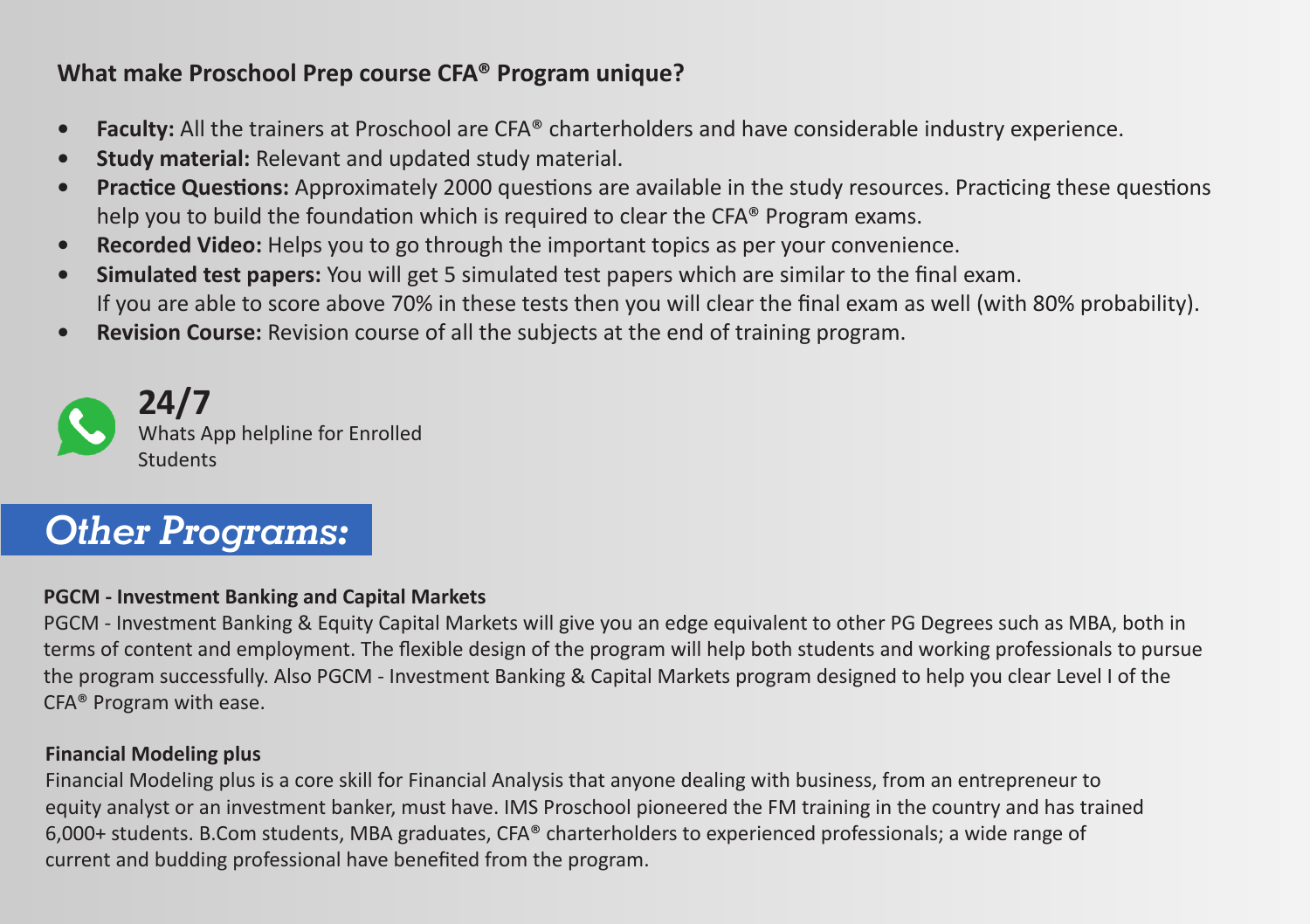## *Testimonials:*

#### **Approved prep provider & training candidates for the CFA® program since 2011**



I am a software engineer with an interest in finance and enrolled with Proschool. With great support & study pattern, I was able to clear level I of the CFA® program with just 4 months of preparation.

#### **Tanay Kashyap** Cleared Level I of the CFA® Program



The experience at IMS Proschool was quite amazing. The teaching faculty is excellent who supported students at each and every point of time. Overall it was a great experience and is highly recommended to anyone who is looking to go the CFA® program.

**Harshal Jobanputra** Cleared Level I of the CFA® Program



I am grateful to IMS Proschool to provide me an extraordinary opportunity to navigate my career into the field of finance inspite of me being completely oblivious to the field of commerceI recommend everyone to at least give it a try and see the difference.

**Sebil Joseph**  Cleared Level I of the CFA® Program



The course is a tough one but is made easier by the efforts of the faculty. The preparation helped me to find a job and get placed in the industry, thanks to IMS training and placement assistance.

**Daksh Rastogi** Cleared Level I of the CFA® Program